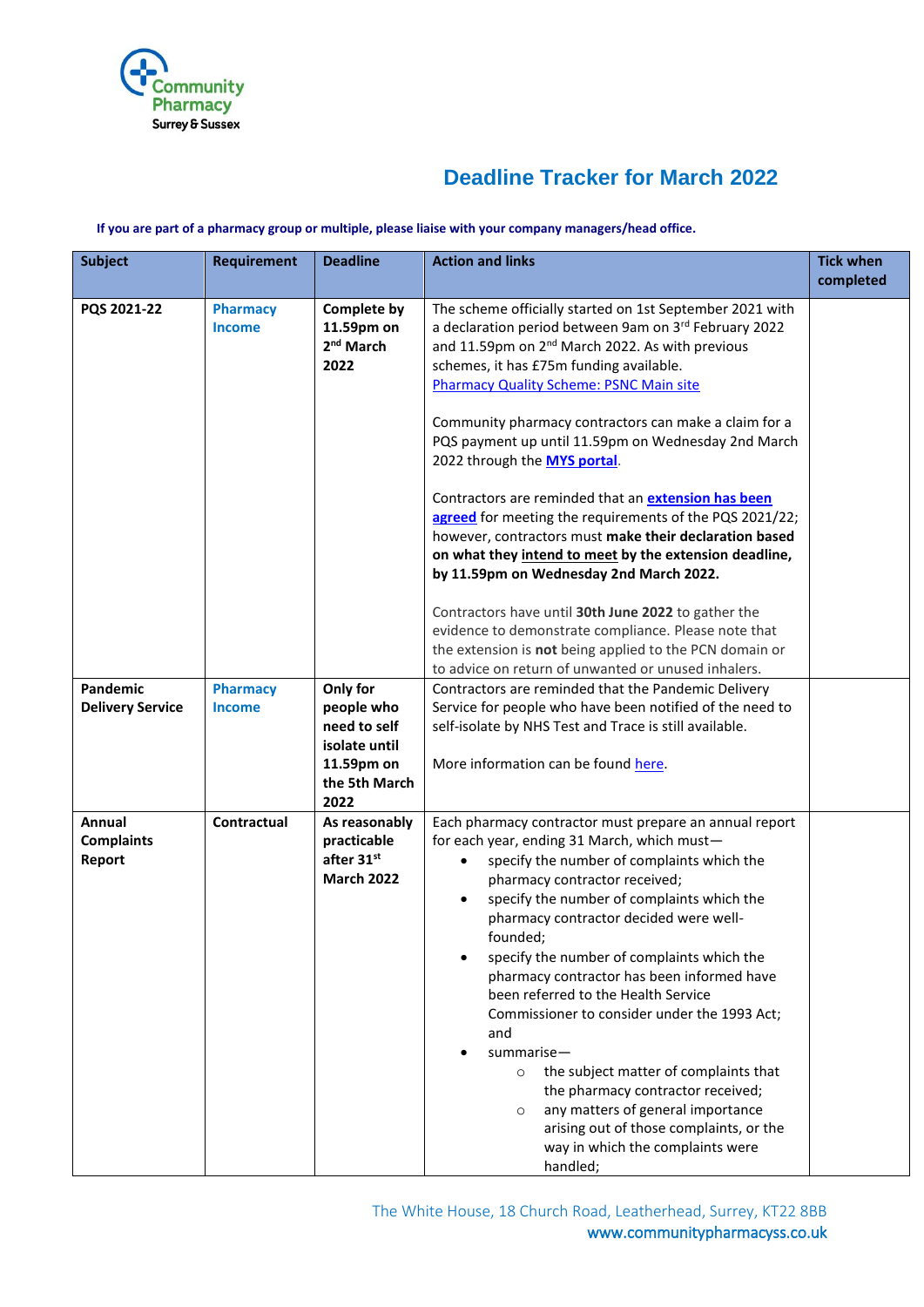| <b>Pharmacy Earlier</b><br><b>Payment Scheme</b>                                                         | <b>Pharmacy</b><br><b>Income</b> | From 1st<br><b>November</b>                                                                                                                            | $\circ$<br>The annual report must be available to any person on<br>request.<br>The pharmacy contractor must also send a copy of its<br>annual report to the local NHS England team as soon as<br>reasonably practicable after the end of the year to which<br>the report relates.<br><b>NHS England local team email addresses for community</b><br>pharmacy matters<br>More information can be found here<br>From November 2021, all contractors can access advance<br>payments around 20 days earlier by submitting your                                                                                                                                                                                                                                                                                                                                                                                         | any matters where action has been or is<br>to be taken to improve services as a<br>consequence of those complaints. |                                                                                  |  |
|----------------------------------------------------------------------------------------------------------|----------------------------------|--------------------------------------------------------------------------------------------------------------------------------------------------------|--------------------------------------------------------------------------------------------------------------------------------------------------------------------------------------------------------------------------------------------------------------------------------------------------------------------------------------------------------------------------------------------------------------------------------------------------------------------------------------------------------------------------------------------------------------------------------------------------------------------------------------------------------------------------------------------------------------------------------------------------------------------------------------------------------------------------------------------------------------------------------------------------------------------|---------------------------------------------------------------------------------------------------------------------|----------------------------------------------------------------------------------|--|
| $(PEPS)$ –<br>transitional<br>arrangements:<br><b>Earlier advance</b><br>payments for all<br>contractors |                                  | 2021 move to<br><b>MYS claiming</b><br>from paper<br>forms<br>Deadline by<br><b>March claim</b>                                                        | FP34Cs using the Manage Your Service (MYS) portal no<br>later than 5th of the month following that in which supply<br>was made.<br>The earlier advance payment will be made for pharmacy<br>contractors who have submitted their bundle using MYS<br>by the 5th of the month i.e., December prescription<br>bundle submitted using MYS by 5th January 2022, will<br>receive an earlier advance payment on 11th January<br>2022.<br>Pharmacy contractors who continue to submit using the<br>paper FP34C, will not receive any earlier advance<br>payments but instead will receive advance payments in<br>accordance with the current payment timetable i.e., on or<br>around the 1st of the month following submission.<br>Paper FP34C submission document will only be available<br>until March 2022 (for February 2022 prescriptions) after<br>which MYS will be the only route for all monthly<br>submissions. |                                                                                                                     |                                                                                  |  |
| <b>NMS PQS</b><br>Gateway Criteria                                                                       | <b>Pharmacy</b><br><b>Income</b> | <b>By 5th April</b><br>2022                                                                                                                            | Part of PQS for 2021-2022 requires 20 NMS completions<br>claimed on MYS by 5 <sup>th</sup> April 2022 as part of the gateway<br>criteria. For further information please click on the link<br>New Medicine Service (NMS) : PSNC Main site                                                                                                                                                                                                                                                                                                                                                                                                                                                                                                                                                                                                                                                                          |                                                                                                                     |                                                                                  |  |
| <b>Serious Shortage</b><br><b>Protocols (SSPs)</b>                                                       | <b>Dispensing</b><br>and supply  | Valid<br>currently until<br>dates shown<br>in middle<br>column of<br>table. Note<br>these<br>deadlines<br>could be<br>subject to<br>further<br>change. | <b>SSP05:</b><br><b>Fluoxetine</b><br>10mg tablets<br><b>SSP015:</b><br><b>Paracetamol</b><br>120mg & 240mg<br><b>suppositories</b><br><b>SSP016: Lipitor®</b><br>10mg chewable<br>tablets<br><b>SSP017: Lipitor</b> <sup>®</sup><br>20mg chewable<br>tablets                                                                                                                                                                                                                                                                                                                                                                                                                                                                                                                                                                                                                                                      | 13 May 2022<br>04 March 2022<br>18 March 2022<br>30 March 2022                                                      | <b>SSP05 guide</b><br><b>SSP015 guide</b><br>SSP016 guide<br><b>SSP017 guide</b> |  |